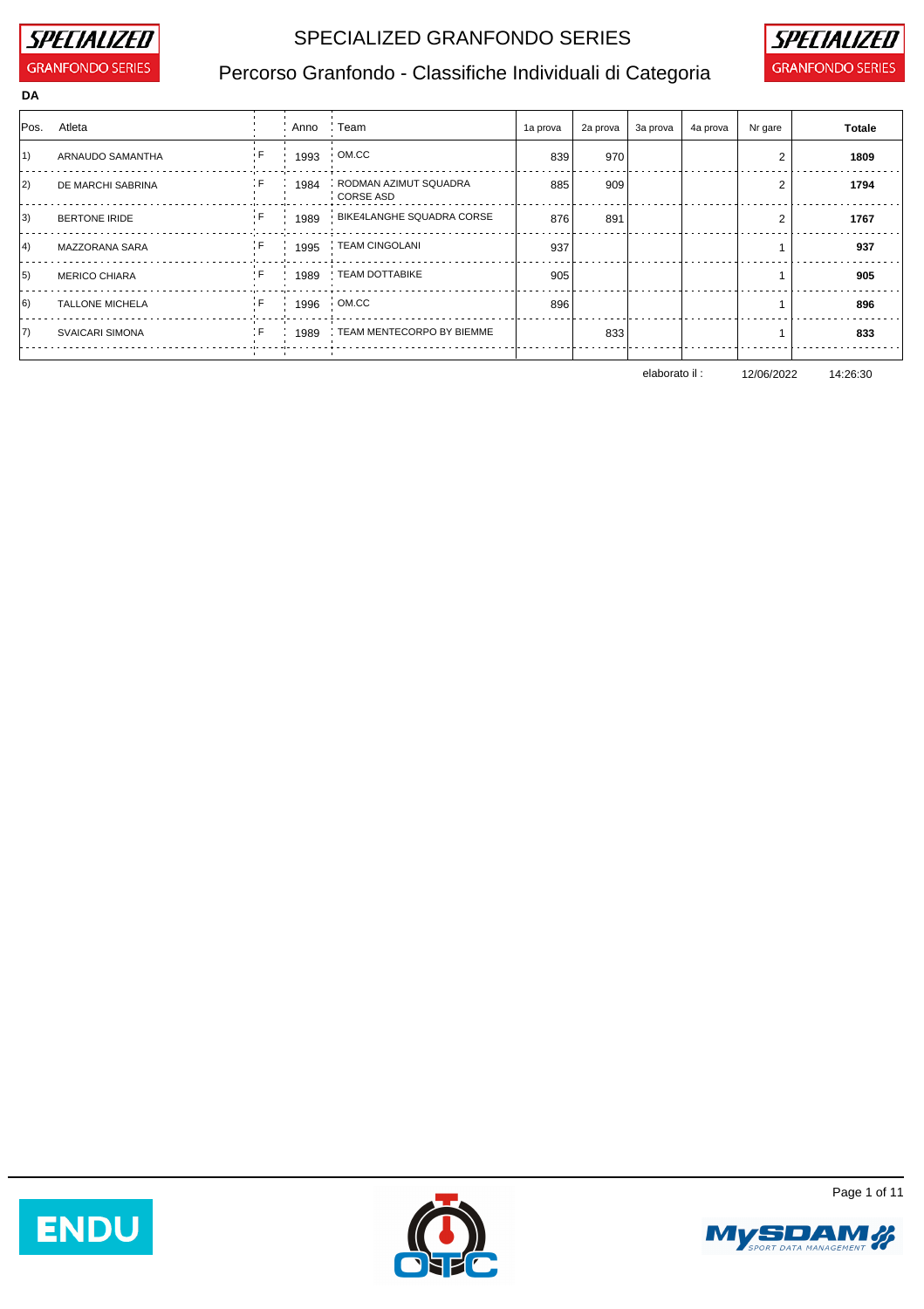

**DB**

## SPECIALIZED GRANFONDO SERIES **SPECIALIZED**



# Percorso Granfondo - Classifiche Individuali di Categoria **GRANFONDO SERIES**

| Pos. | Atleta                      | Anno | Team                  | 1a prova | 2a prova | 3a prova | 4a prova | Nr gare | <b>Totale</b> |
|------|-----------------------------|------|-----------------------|----------|----------|----------|----------|---------|---------------|
| 1)   | <b>GIRELLO LOREDANA</b>     | 1976 | TEAM DOTTABIKE        | 792      | 835      |          |          |         | 1627          |
| 2)   | MARIETTA ALEINA TONDIN SARA | 1978 | A.S.D. TEAM FANTOLINO | 669      | 823      |          |          |         | 1492          |
|      |                             |      |                       |          |          |          |          |         |               |

elaborato il : 12/06/2022 14:26:30







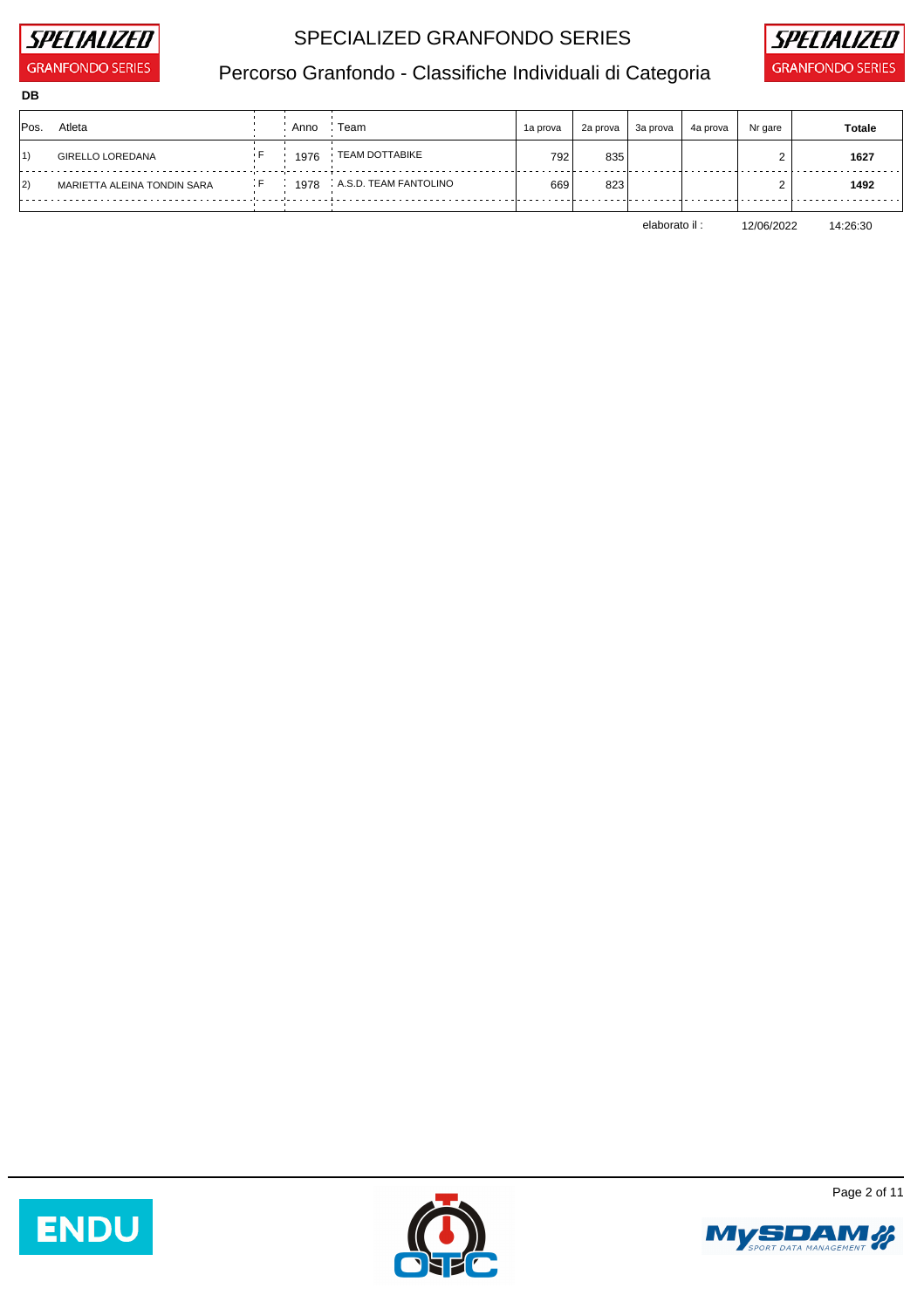

### SPECIALIZED GRANFONDO SERIES **SPECIALIZED**



# Percorso Granfondo - Classifiche Individuali di Categoria **GRANFONDO SERIES**

| Pos.              | Atleta                 |     | Anno : Team |                                             | 1a prova | 2a prova | 3a prova | 4a prova | Nr gare        | <b>Totale</b> |
|-------------------|------------------------|-----|-------------|---------------------------------------------|----------|----------|----------|----------|----------------|---------------|
|                   |                        |     |             |                                             |          |          |          |          |                |               |
| 1)                | <b>BECHAZ LUCINA</b>   |     |             | 1967 : RODMAN AZIMUT SQUADRA<br>⋅ CORSE ASD | 781      | 830      |          |          | $\overline{2}$ | 1611          |
| 2)                | PULEO ISABELLA         | ÷F. | - 10        | 1970 FEAM DE ROSA SANTINI                   | 630      | 771      |          |          | 2              | 1401          |
| 3)                | PRETTE DONATELLA       | ÷ F |             | 1972 GS PASSATORE                           | 581      | 730      |          |          | 2              | 1311          |
| $ 4\rangle$       | <b>GANDINI SARA</b>    | ÷E  | <b>COL</b>  | 1965 RODMAN AZIMUT SQUADRA<br>CORSE ASD     | 602      | 706      |          |          | 2              | 1308          |
| $\vert 5 \rangle$ | <b>MARTINALE PAOLA</b> |     |             | 1972 OM.CC                                  |          | 853      |          |          |                | 853           |
| $ 6\rangle$       | DEBERNARDI ELISABETTA  | ÷F. | $\sim$      | 1965 RODMAN AZIMUT SQUADRA<br>CORSE ASD     | 758      |          |          |          |                | 758           |

elaborato il : 12/06/2022 14:26:30







Page 3 of 11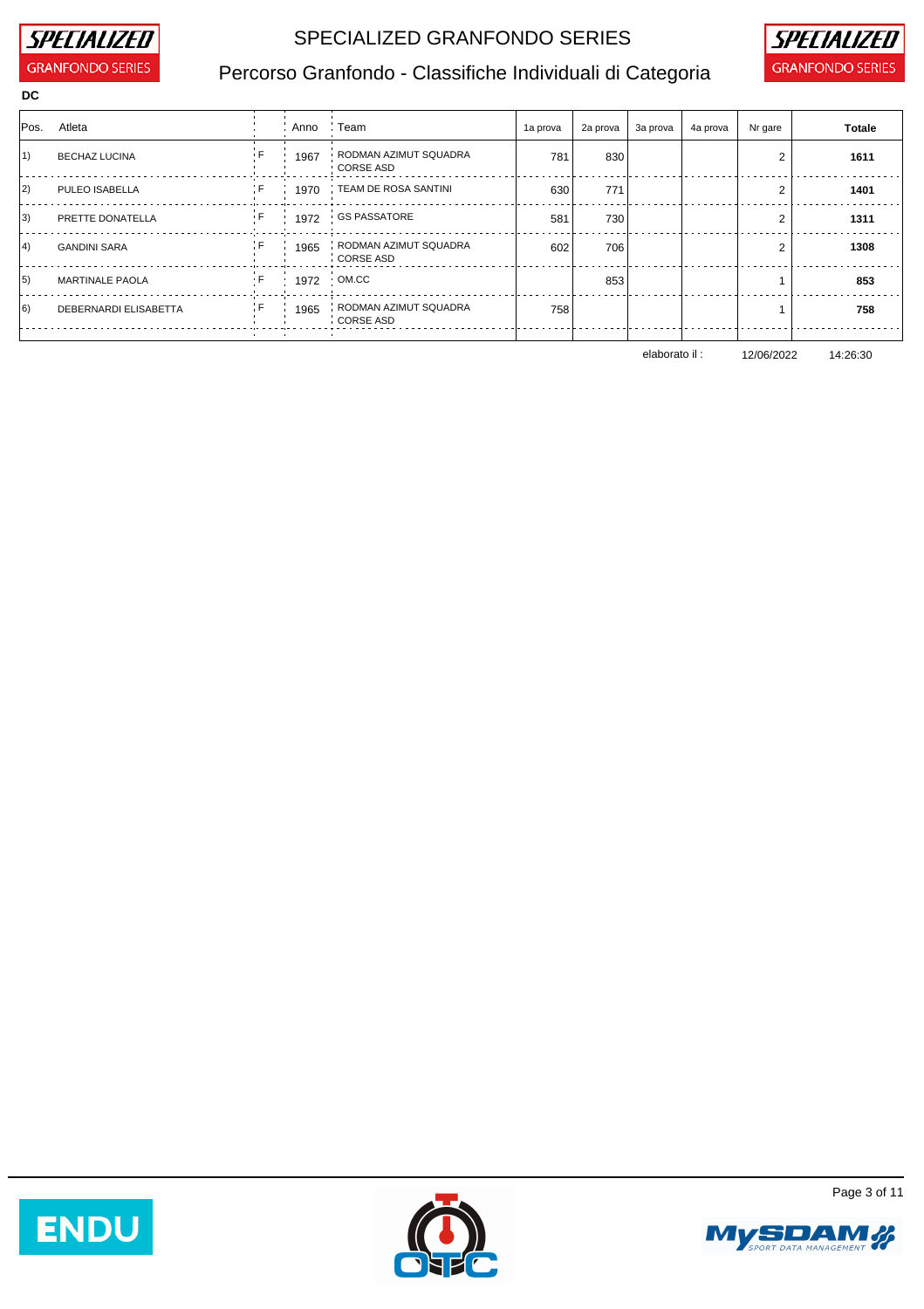

**GEN1**

### SPECIALIZED GRANFONDO SERIES **SPECIALIZED**



# Percorso Granfondo - Classifiche Individuali di Categoria **GRANFONDO SERIES**

| Pos.         | Atleta                            |     | Anno                 | ∶ Team                                    | 1a prova | 2a prova | 3a prova       | 4a prova | Nr gare      | <b>Totale</b> |
|--------------|-----------------------------------|-----|----------------------|-------------------------------------------|----------|----------|----------------|----------|--------------|---------------|
| 1)           | PRANDI STEFANO                    | ۰M  | 1971                 | <b>BICISTORE CYCLING TEAM</b>             | 977      | 986      |                |          | 2            | 1963          |
| 2)           | <b>MAGNI WALTER</b>               | : M | 1971                 | RODMAN AZIMUT SQUADRA<br><b>CORSE ASD</b> | 958      | 879      |                |          | 2            | 1837          |
| 3)           | <b>BOAGLIO ONOR MARIO</b><br>.    | ۰M  | 1968                 | <b>TEAM POIRINESE</b>                     | 868      | 932      |                |          | 2            | 1800          |
| $ 4\rangle$  | <b>SALE MAURIZIO</b>              | : M | 1972                 | <b>GS PASSATORE</b>                       | 862      | 910      |                |          | 2            | 1772          |
| 5)           | <b>TAMBASCO IVAN</b>              | : M | 1971                 | EDIL MORA - CYCLE TEAM                    | 856      | 905      |                |          | 2            | 1761          |
| 6)           | MORBIDELLI FEDERICO               | M.  | 1972                 | RODMAN AZIMUT SQUADRA<br><b>CORSE ASD</b> | 859      | 900      |                |          | 2            | 1759          |
| 7)           | <b>LONOBILE LUIGI</b>             | M   | 1971                 | PPR CYCLING                               | 887      | 871      |                |          | 2            | 1758          |
| 8)           | <b>BELLUCCI MARCO</b><br>.        | . M | 1971                 | <b>TEAM DOTTABIKE</b>                     | 791      | 934      |                |          | 2            | 1725          |
| 9)           | <b>BONARDI ALDO</b>               | ; M | 1971                 | <b>GS PASSATORE</b>                       | 764      | 877      |                |          | 2            | 1641          |
| 10)          | <b>MATTIOLI PAOLO</b>             | ۰M  | 1969                 | ASD JOLLY EUROPRESTIGE                    | 786      | 847      |                |          | 2            | 1633          |
| 11)          | <b>CENI STEFANO</b>               | : M | 1970                 | RODMAN AZIMUT SQUADRA<br><b>CORSE ASD</b> | 757      | 840      |                |          | 2            | 1597          |
| 12)          | <b>GUIFFRE ENRICO</b>             | ۰M  | 1968                 | ASD JOLLY EUROPRESTIGE                    | 785      | 811      |                |          | 2            | 1596          |
| 13)          | HUBER ANDREAS                     | : M | 1969                 | ASD REACTION TEAM                         | 695      | 810      |                |          | 2            | 1505          |
| 14)          | MASSANO MARCO                     | M   | 1972                 | A.S.D.G.S CENTRO DOWN ASTI                | 742      | 761      |                |          | 2            | 1503          |
| 15)          | <b>BORELLO LUCA PIERO</b>         | i M | 1971                 | RODMAN AZIMUT SQUADRA<br><b>CORSE ASD</b> | 697      | 775      |                |          | 2            | 1472          |
| 16)          | FORTUNATI ANGELO                  | : M | 1969                 | INDIVIDUALE                               | 653      | 762      |                |          | 2            | 1415          |
| 17)          | <b>BIOLATO EZIO</b>               | . M | 1972<br>$\mathbf{r}$ | <b>GS PASSATORE</b>                       | 654      | 743      |                |          | 2            | 1397          |
| 18)          | VITILLO MASSIMO                   | M   | 1971                 | RODMAN AZIMUT SQUADRA<br><b>CORSE ASD</b> | 605      | 734      |                |          | 2            | 1339          |
| 19)          | LINGUA SILVANO                    | i M | 1968                 | <b>GS PASSATORE</b>                       | 580      | 729      |                |          | 2            | 1309          |
| 20)          | <b>BOSCHINI GIAN BATTISTA</b>     | : M | 1969                 | ASD TEAM ALL4 CYCLING - BDC               | 959      |          |                |          | $\mathbf{1}$ | 959           |
| 21)          | <b>BESENVAL GUIDO</b>             | ۰M  | 1972                 | G.S. CICLI BENATO                         | 914      |          |                |          | 1            | 914           |
| 22)          | <b>MORAT MARCO</b><br>.           | : M | 1969                 | TEAM DOTTABIKE                            | 913      |          |                |          | $\mathbf{1}$ | 913           |
| $ 23\rangle$ | NASTASI DOMENICO                  |     | M 1970 OM.CC         |                                           | 912      |          |                |          |              | 912           |
| 24)          | SACCO MICHELE                     | . M |                      | 1968 CICLI GAI CHIERI                     | 904      |          |                |          | -1           | 904           |
| 25)          | <b>AUTUORI SIMONE PIETRO</b><br>. | ; M | 1971                 | <b>TEAM 100.1</b>                         |          | 865      |                |          | $\mathbf{1}$ | 865           |
| 26)          | <b>VICENTI MASSIMO</b>            | ۰M  | 1972                 | TEAM NORDOVEST ASD                        | 825      |          |                |          | $\mathbf{1}$ | 825           |
| 27)          | <b>BUSCAGLIA WALTER</b>           | : M | 1970                 | ASD ASSOCIAZIONE AMICI DI<br>ARRO         |          | 772      |                |          | $\mathbf{1}$ | 772           |
| 28)          | <b>MAURI PAOLO</b>                | M   |                      | 1970 EASY RIDE                            |          | 754      |                |          | $\mathbf{1}$ | 754           |
| 29)          | <b>SCAGLIA LUCA</b>               | , M |                      | 1972 PRO LOCO AMICI DI ARRO APS           |          | 741      |                |          | -1           | 741           |
|              |                                   |     |                      |                                           |          |          | elaborato il : |          | 12/06/2022   | 14:26:30      |

Page 4 of 11





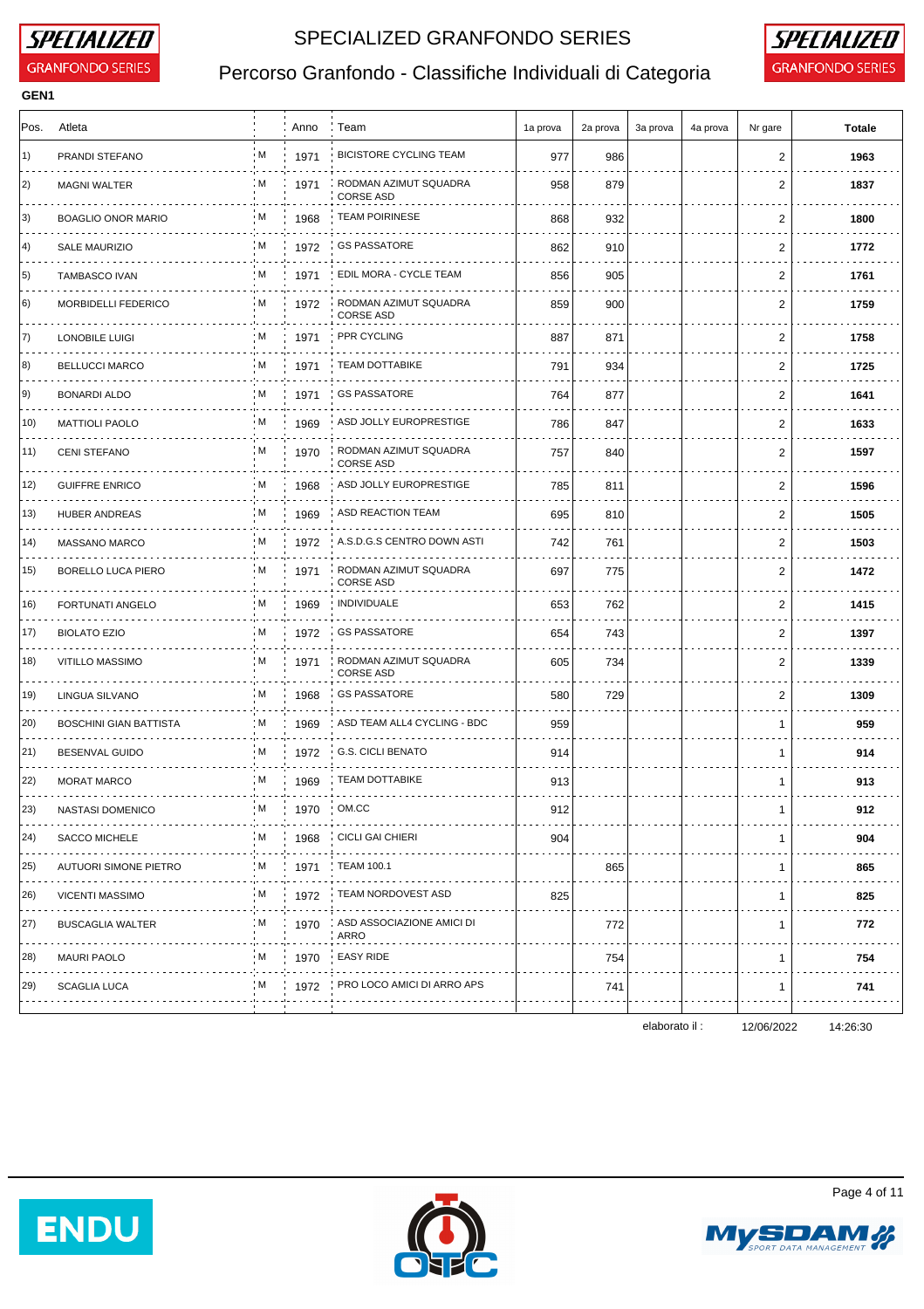

**GEN2**

### SPECIALIZED GRANFONDO SERIES **SPECIALIZED**



# Percorso Granfondo - Classifiche Individuali di Categoria **GRANFONDO SERIES**

| Pos. | Atleta                             |     | Anno | : Team                                    | 1a prova | 2a prova | 3a prova | 4a prova | Nr gare        | <b>Totale</b> |
|------|------------------------------------|-----|------|-------------------------------------------|----------|----------|----------|----------|----------------|---------------|
| 1)   | <b>ZUNINO MASSIMO</b>              | ۰M  | 1967 | ASD TEAM MP FILTRI                        | 979      | 972      |          |          | 2              | 1951          |
| 2)   | <b>GRAPPEJA MASSIMO</b>            | : M | 1963 | S.C. PIOSSASCO                            | 936      | 954      |          |          | 2              | 1890          |
| 3)   | <b>LIMIDO SERGIO</b><br>.          | M   | 1967 | ASD NEW TEAM                              | 949      | 920      |          |          | $\overline{2}$ | 1869          |
| 4)   | MANCUSO ANGELO<br>.                | M   | 1967 | <b>BIKEST RACING TEAM</b>                 | 891      | 926      |          |          | 2              | 1817          |
| 5)   | <b>GUGLIELMINO GIAN MARCO</b><br>. | : M | 1965 | TEAM DE ROSA SANTINI                      | 928      | 885      |          |          | 2              | 1813          |
| 6)   | SERENO CLAUDIO                     | ۰M  | 1963 | <b>CYCLING CENTER ASD</b>                 | 920      | 880      |          |          | 2              | 1800          |
| 7)   | <b>BONINO GIAN EMILIO</b>          | M   | 1967 | RODMAN AZIMUT SQUADRA<br><b>CORSE ASD</b> | 849      | 858      |          |          | 2              | 1707          |
| 8)   | DOTTA MARCO                        | · Μ | 1967 | <b>TEAM DOTTABIKE</b>                     | 793      | 913      |          |          | 2              | 1706          |
| 9)   | CAVALLI DAVIDE                     | : M | 1967 | RODMAN AZIMUT SQUADRA<br><b>CORSE ASD</b> | 778      | 829      |          |          | 2              | 1607          |
| 10)  | DI FRANCO ANDREA                   | M   | 1966 | RODMAN AZIMUT SQUADRA<br><b>CORSE ASD</b> | 751      | 851      |          |          | 2              | 1602          |
| 11)  | <b>VIVIANI MARCO</b>               | ; M | 1966 | I DO ROEUD                                | 753      | 848      |          |          | 2              | 1601          |
| 12)  | PIPINO MARCO GIOVANNI              | M   | 1964 | RODMAN AZIMUT SQUADRA<br><b>CORSE ASD</b> | 756      | 801      |          |          | 2              | 1557          |
| 13)  | NEGRO ALESSANDRO<br>.              | M   | 1967 | <b>GS PASSATORE</b>                       | 780      | 777      |          |          | 2              | 1557          |
| 14)  | PETRUZZA SIGISMONDO                | ۰M  | 1967 | RODMAN AZIMUT SQUADRA<br><b>CORSE ASD</b> | 754      | 800      |          |          | 2              | 1554          |
| 15)  | SAINI PAOLO                        | : M | 1965 | TEAM DE ROSA SANTINI                      | 629      | 746      |          |          | 2              | 1375          |
| 16)  | MARCHETTI RICCARDO                 | M   | 1964 | GRUPPO CICLISTICO '95 NOVARA              | 609      | 736      |          |          | $\overline{2}$ | 1345          |
| 17)  | <b>MORRA FULVIO</b>                | : M | 1966 | OM.CC                                     | 948      |          |          |          | 1              | 948           |
| 18)  | <b>GARNERO FRANCO</b>              | : M | 1963 | ASD JOLLY EUROPRESTIGE                    | 889      |          |          |          | $\mathbf 1$    | 889           |
| 19)  | <b>BONSI VALERIO</b>               | . M | 1966 | BE AS ONE MARCHISIO BICI                  |          | 805      |          |          | $\mathbf 1$    | 805           |
| 20)  | ZAGO LUCA<br>.                     | : M | 1967 | <b>L'ALTRACICLISTICA</b>                  |          | 786      |          |          | $\mathbf{1}$   | 786           |
| 21)  | DE BERNARDI ALBERTO                | ۰M  | 1965 | <b>BRONTOLO BIKE ASD</b>                  |          | 758      |          |          | $\mathbf 1$    | 758           |
| (22) | <b>VOLTA FAUSTO GIUSEPPE</b>       | : M | 1966 | ASD TEAM ALL4 CYCLING - BDC               |          | 738      |          |          | $\mathbf 1$    | 738           |
| 23)  | PESCIALLO FABIO                    | : M | 1967 | TEAM VALLESCRIVIA ASD                     |          | 719      |          |          | 1              | 719           |
| 24)  | LONGO MAURO                        | . M | 1965 | <b>TESSERAMENTO GIORNALIERO</b>           |          | 711      |          |          | -1             | 711           |
| 25)  | VALDANO ROBERTO CARLO              | ; M | 1963 | TEAM NORDOVEST ASD                        |          | 709      |          |          | $\mathbf{1}$   | 709           |
| 26)  | NOVERO GIOVANNI<br>.               | ۰M  | 1963 | A.S.D. TEAM FANTOLINO<br>.                | 668      |          |          |          | -1             | 668           |
| 27)  | <b>GESMUNDO ANTONIO</b>            | : M | 1964 | <b>CUSATI BIKE RACING TEAM</b>            | 649      |          |          |          | 1              | 649           |
| 28)  | <b>VIOLA ANTONIO</b>               | : M | 1965 | <b>GRANBIKE VELO CLUB</b>                 | 608      |          |          |          | -1             | 608           |
| 29)  | FORMENTINI AMEDEO                  | . M | 1963 | RODMAN AZIMUT SQUADRA<br><b>CORSE ASD</b> | 601      |          |          |          | 1              | 601           |

elaborato il : 12/06/2022 14:26:30

Page 5 of 11





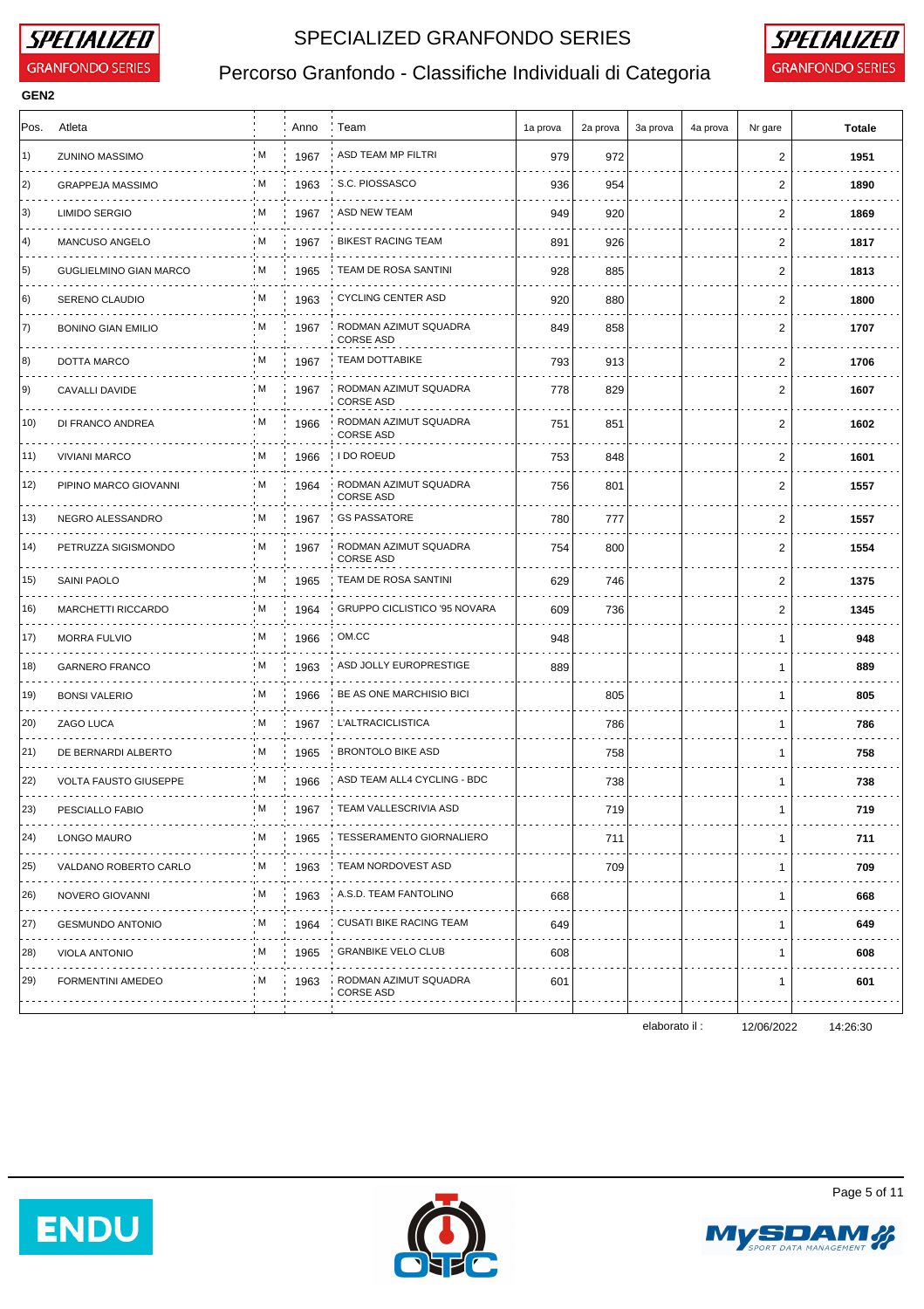

**JUN**

## SPECIALIZED GRANFONDO SERIES **SPECIALIZED**



# Percorso Granfondo - Classifiche Individuali di Categoria **GRANFONDO SERIES**

| Pos.              | Atleta                       |     | Anno | : Team                                    | 1a prova | 2a prova | 3a prova | 4a prova | Nr gare        | <b>Totale</b> |
|-------------------|------------------------------|-----|------|-------------------------------------------|----------|----------|----------|----------|----------------|---------------|
| 1)                | CISMONDI ANDREA              | M   | 1993 | <b>CICLI PEPINO</b>                       | 971      | 985      |          |          | $\overline{c}$ | 1956          |
| 2)                | <b>CANEPA LUCA</b>           | : M | 1995 | ASD SWATT CLUB                            | 965      | 973      |          |          | 2              | 1938          |
| 3)                | RINALDO VALERIO<br>.         | M   | 1993 | <b>TEAM DOTTABIKE</b>                     | 966      | 971      |          |          | $\overline{c}$ | 1937          |
| 4)                | <b>MANCINO FABIO</b>         | M   | 1993 | <b>BOSCARO RACING TEAM</b>                | 929      | 981      |          |          | $\overline{c}$ | 1910          |
| 5)                | <b>VITTO NICOLA</b><br>.     | : M | 1994 | ASD REACTION TEAM                         | 934      | 927      |          |          | $\overline{2}$ | 1861          |
| 6)                | VACCHINA NICCOLO             | ۰M  | 1996 | <b>TEAM DOTTABIKE</b>                     | 967      | 836      |          |          | 2              | 1803          |
| 7)                | <b>FERRATO GIUSEPPE</b><br>. | : M | 1996 | A.S.D.TERRE DELLA GRANDA                  | 872      | 890      |          |          | 2              | 1762          |
| 8)                | ROSSO SAMUELE<br>.           | : M | 1994 | <b>GS PASSATORE</b>                       | 734      | 831      |          |          | 2              | 1565          |
| 9)                | <b>CESANA MARCO</b><br>.     | M.  | 1997 | G.S. MARIO CORTI 1959                     | 662      | 787      |          |          | 2              | 1449          |
| 10)               | <b>GIANOGLIO SIMONE</b>      | : M | 1994 | <b>GS PASSATORE</b>                       | 671      | 765      |          |          | $\mathbf{2}$   | 1436          |
| 11)               | <b>VERGALLITO LUCA</b>       | ۰M  | 1997 | OM.CC                                     | 993      |          |          |          | $\mathbf 1$    | 993           |
| 12)               | <b>LANZONE FABIO</b>         | M   | 1998 | RODMAN AZIMUT SQUADRA<br><b>CORSE ASD</b> | 990      |          |          |          | $\mathbf 1$    | 990           |
| 13)               | OLOCCO PIETRO                | M   | 1999 | OM.CC                                     |          | 969      |          |          | $\mathbf{1}$   | 969           |
| 14)               | CHIARA FEDERICO              | : M | 1999 | <b>ASD SWATT CLUB</b>                     |          | 966      |          |          | $\mathbf 1$    | 966           |
| 15)<br>$\sim 100$ | <b>MARCHISIO NICOLA</b>      | M   | 1997 | <b>INDIVIDUALE</b>                        | 942      |          |          |          | $\mathbf{1}$   | 942           |
| 16)               | <b>FEDELE SIMONE</b>         | M.  | 1994 | ROERO SPEED BIKE                          | 938      |          |          |          | -1             | 938           |
| 17)               | <b>USLENGHI MARCO</b>        | M   | 1994 | ASD TEAM MP FILTRI                        |          | 935      |          |          | $\mathbf{1}$   | 935           |
| 18)               | CARRARA LEONARDO             | ۰M  | 1998 | ASD SWATT CLUB                            | 909      |          |          |          | -1             | 909           |
| 19)               | <b>PARENTE UMBERTO</b>       | : M | 1993 | <b>G.S. CICLI BENATO</b>                  | 888      |          |          |          | $\mathbf{1}$   | 888           |
| 20)               | <b>MAGNANO LORENZO</b>       | M   | 2000 | <b>TEAM FABRI BIKE</b>                    | 870      |          |          |          | $\mathbf 1$    | 870           |
| 21)               | PONS MARCO<br>.              | i M | 1997 | RISTOROCYCLES TEAM                        |          | 832      |          |          | $\mathbf{1}$   | 832           |
| 22)               | MONTANARA ANDREA             | : M | 1993 | ASD SWATT CLUB                            |          | 815      |          |          | -1             | 815           |
| 23)               | ANDREOTTI MICHELE            | M   | 1993 | G.S. MARIO CORTI 1959                     |          | 763      |          |          | $\mathbf{1}$   | 763           |
|                   |                              |     |      |                                           |          |          |          |          |                |               |

elaborato il : 12/06/2022 14:26:30





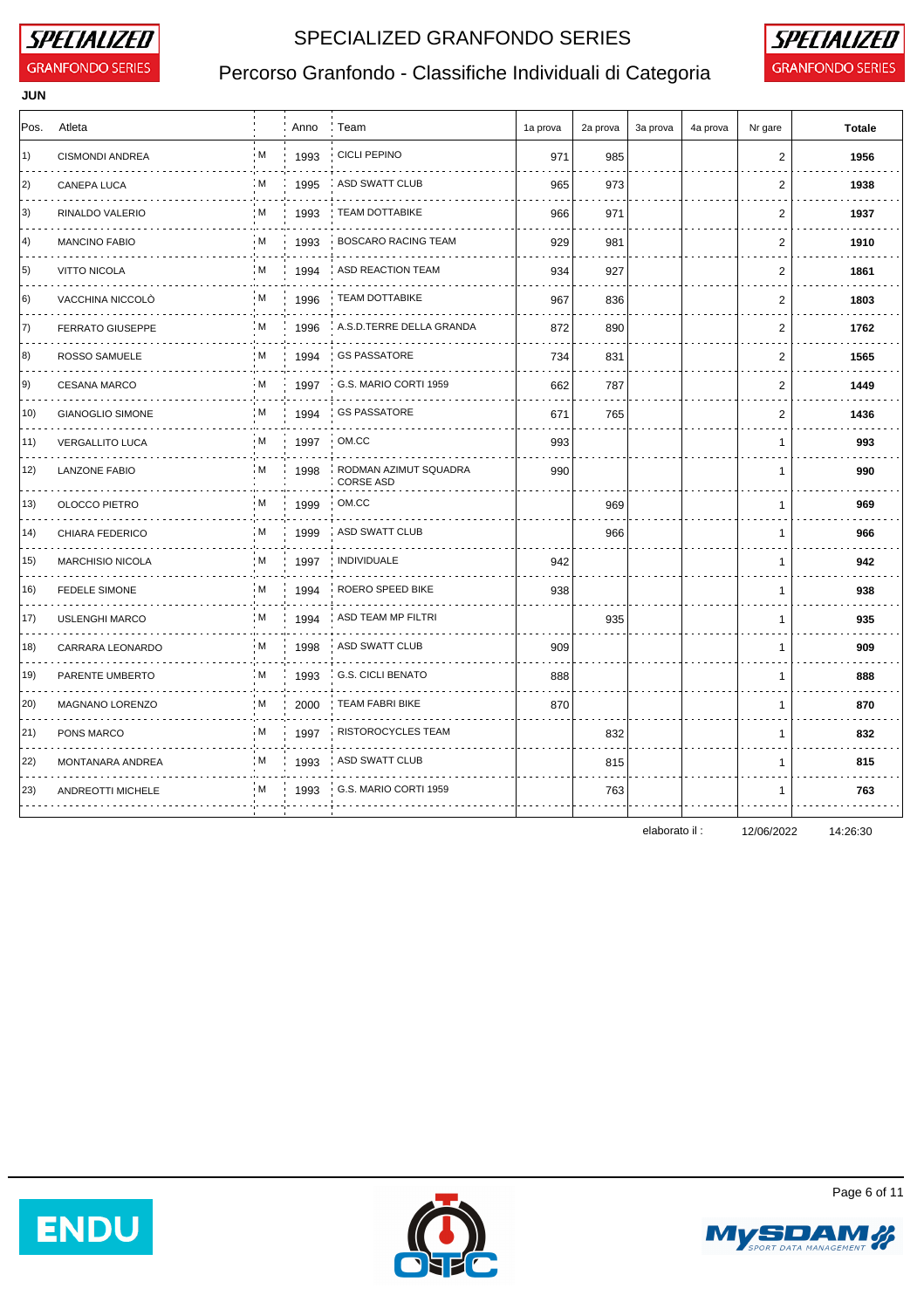

**SEN1**

## SPECIALIZED GRANFONDO SERIES **SPECIALIZED**



# Percorso Granfondo - Classifiche Individuali di Categoria **GRANFONDO SERIES**

| Pos. | Atleta                     |           | Anno | Team                                            | 1a prova | 2a prova | 3a prova | 4a prova | Nr gare        | <b>Totale</b> |
|------|----------------------------|-----------|------|-------------------------------------------------|----------|----------|----------|----------|----------------|---------------|
| 1)   | <b>CUAZ WLADIMIR</b>       | ۰M        | 1990 | <b>CICLI LUCCHINI</b>                           | 974      | 990      |          |          | 2              | 1964          |
| 2)   | <b>BIGLIA CARLO</b>        | : M       | 1990 | <b>INDIVIDUALE</b>                              | 976      | 978      |          |          | 2              | 1954          |
| 3)   | NATTA STEFANO              | : M       | 1992 | <b>SEVEN CLUB</b>                               | 962      | 963      |          |          | 2              | 1925          |
| 4)   | DALLA COSTA MARCO          | ∘M.       | 1988 | ALPINA-BIKECAFE                                 | 952      | 957      |          |          | 2              | 1909          |
| 5)   | BERTOLOTTO STEFANO         | : M       | 1992 | TEAM MENTECORPO BY BIEMME                       | 933      | 968      |          |          | $\mathbf{2}$   | 1901          |
| 6)   | GIRAUDO ALESSANDRO         | ۰M        | 1992 | ASD REACTION TEAM                               | 919      | 965      |          |          | 2              | 1884          |
| 7)   | CHIAPPA MICKAEL            | ∶ M       | 1989 | <b>GS PASSATORE</b>                             | 893      | 902      |          |          | 2              | 1795          |
| 8)   | <b>ABISSO MAURO</b>        | : M       | 1989 | S.C. ORINESE A.S.D.                             | 874      | 911      |          |          | $\overline{2}$ | 1785          |
| 9)   | MISITANO FRANCESCO ANTONIO | $\cdot$ M | 1989 | ASD SWATT CLUB                                  | 821      | 918      |          |          | 2              | 1739          |
| 10)  | DE BLASI GIUSEPPE          | : M       | 1989 | RODMAN AZIMUT SQUADRA<br><b>CORSE ASD</b>       | 833      | 874      |          |          | 2              | 1707          |
| 11)  | <b>LAURANO ANTONIO</b>     | i M       | 1988 | <b>INDIVIDUALE</b>                              | 809      | 872      |          |          | $\mathbf{2}$   | 1681          |
| 12)  | D'IMPERIO MARIANO          | : M       | 1992 | CRAL GRUPPO REALE MUTUA<br>ASSICURAZIONI A.S.D. | 789      | 866      |          |          | 2              | 1655          |
| 13)  | <b>BALMAS ALESSIO</b>      | ÷M.       | 1992 | BILLY TEAM A.S.D.                               | 700      | 881      |          |          | 2              | 1581          |
| 14)  | <b>DRAPERI MATTEO</b>      | : M       | 1991 | OM.CC                                           | 1000     |          |          |          | 1              | 1000          |
| 15)  | <b>BARALE PAOLO</b>        | ۰M        | 1991 | ASD REACTION TEAM                               |          | 980      |          |          | $\mathbf{1}$   | 980           |
| 16)  | <b>CAVALLO MATTIA</b>      | : M       | 1988 | TEAM MENTECORPO BY BIEMME                       | 975      |          |          |          | $\mathbf{1}$   | 975           |
| 17)  | <b>GIULIANO LUCA</b>       | : M       | 1990 | ASD REACTION TEAM                               | 932      |          |          |          | $\mathbf{1}$   | 932           |
| 18)  | <b>MARINO DANIELE</b>      | ÷M.       | 1991 | <b>GS PASSATORE</b>                             | 923      |          |          |          | 1              | 923           |
| 19)  | <b>BARDO DAVIDE</b>        | : M       | 1990 | GIAI TEAM A.S.D.                                | 865      |          |          |          | $\mathbf{1}$   | 865           |
| 20)  | MIELE MATTEO               | M         | 1991 | BIKE4LANGHE SQUADRA CORSE                       | 840      |          |          |          | 1              | 840           |
|      |                            |           |      |                                                 |          |          |          |          |                |               |

elaborato il : 12/06/2022 14:26:30







Page 7 of 11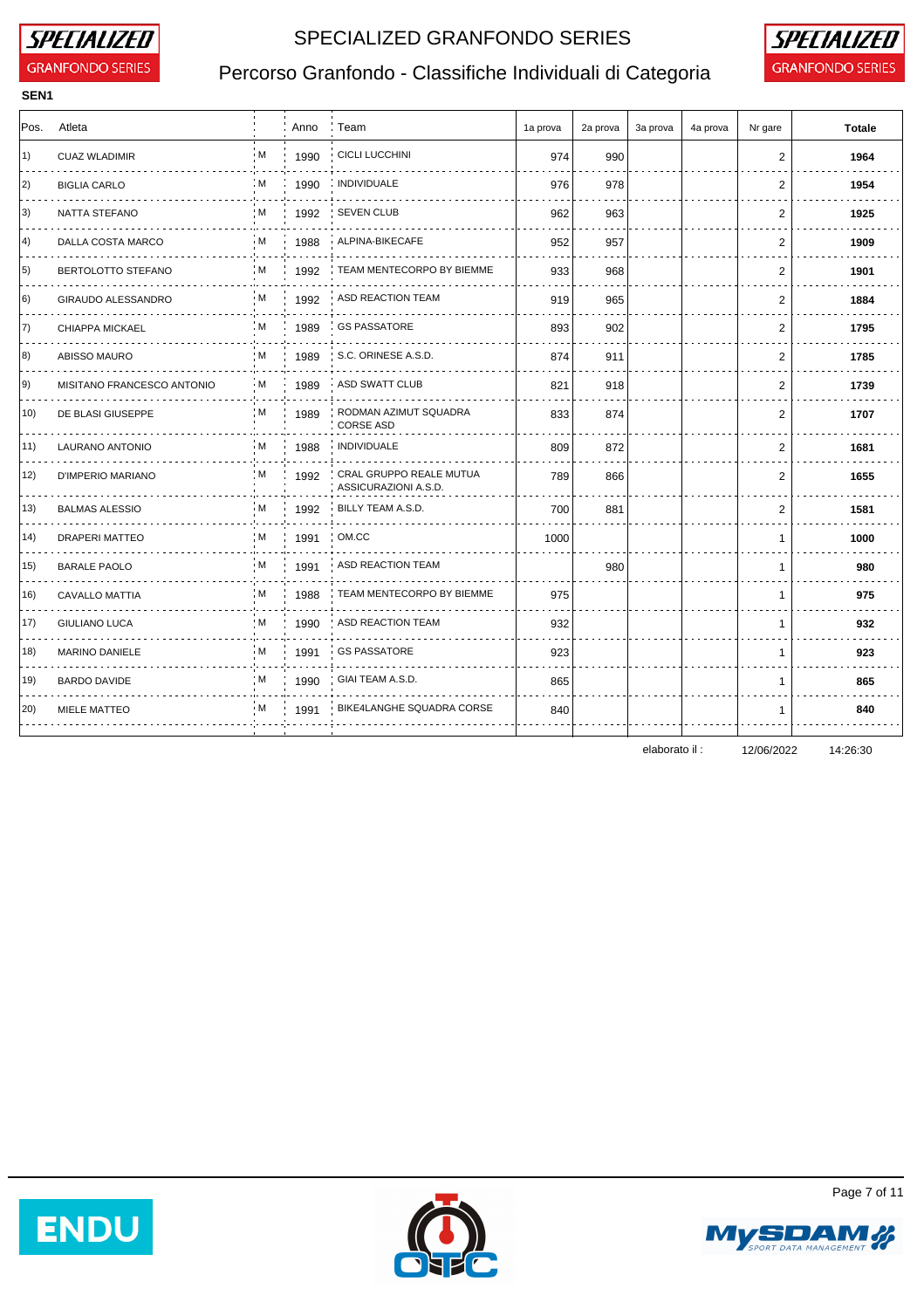

**SEN2**

### SPECIALIZED GRANFONDO SERIES **SPECIALIZED**



# Percorso Granfondo - Classifiche Individuali di Categoria **GRANFONDO SERIES**

| Pos. | Atleta                   |     | Anno | : Team                                    | 1a prova | 2a prova | 3a prova | 4a prova | Nr gare        | <b>Totale</b> |
|------|--------------------------|-----|------|-------------------------------------------|----------|----------|----------|----------|----------------|---------------|
| 1)   | <b>GALLO ANDREA</b>      | M   | 1987 | TEAM COLPACK BALLAN                       | 996      | 994      |          |          | 2              | 1990          |
| 2)   | <b>MIOTTO ANDREA</b>     | : M | 1983 | TEAM ASNAGHI GRANFONDO                    | 995      | 991      |          |          | 2              | 1986          |
| 3)   | <b>IOVENITTI ANDREA</b>  | M   | 1984 | <b>BICISTORE CYCLING TEAM</b><br>CARCARE  | 950      | 952      |          |          | 2              | 1902          |
| 4)   | CAPPELLO GIOVANNI        | : M | 1987 | ASD TEAM MP FILTRI                        | 947      | 949      |          |          | 2              | 1896          |
| 5)   | ROGGERO ALBERTO          | M   | 1983 | RODMAN AZIMUT SQUADRA<br><b>CORSE ASD</b> | 915      | 958      |          |          | 2              | 1873          |
| 6)   | <b>BRUN ANDREA</b>       | : M | 1985 | <b>BICISTORE CYCLING TEAM</b>             | 951      | 919      |          |          | $\overline{2}$ | 1870          |
| 7)   | THIEBAT MATTEO           | M   | 1983 | <b>INDIVIDUALE</b>                        | 882      | 907      |          |          | $\mathbf{2}$   | 1789          |
| 8)   | <b>BRUZZESE MIRKO</b>    | M   | 1986 | RODMAN AZIMUT SQUADRA<br><b>CORSE ASD</b> | 899      | 867      |          |          | 2              | 1766          |
| 9)   | VALSESIA STEFANO         | М   | 1987 | <b>GS EDILMORA CYCLE TEAM</b>             | 832      | 929      |          |          | 2              | 1761          |
| 10)  | <b>BALDON ROGER</b>      | i M | 1986 | <b>G.S. CICLI BENATO</b>                  | 831      | 925      |          |          | 2              | 1756          |
| 11)  | ROLANDO ALBERTO          | M   | 1986 | GRUPPO CICLISTICO '95 NOVARA              | 725      | 852      |          |          | $\overline{2}$ | 1577          |
| 12)  | ROSSO SIMONE             | M   | 1987 | RODMAN AZIMUT SQUADRA<br><b>CORSE ASD</b> | 755      | 793      |          |          | $\mathbf{2}$   | 1548          |
| 13)  | ARPELLINO MATTEO         | M   | 1984 | ASD CENTRO DOWN ASTI                      | 741      | 806      |          |          | 2              | 1547          |
| (14) | VOTTA ALESSANDRO         | M   | 1986 | AS CICLISMO                               | 704      | 824      |          |          | 2              | 1528          |
| 15)  | PASCIUTI FULVIO          | м   | 1985 | CICLI DEDONATO ROAD<br><b>RUNNERS</b>     | 660      | 799      |          |          | 2              | 1459          |
| 16)  | <b>BREVI FEDERICO</b>    | M   | 1987 | TEAM ASNAGHI GRANFONDO                    | 987      |          |          |          | $\mathbf{1}$   | 987           |
| 17)  | DANIELE PIERFEDERICO     | M   | 1984 | <b>SEVEN CLUB</b>                         | 964      |          |          |          | $\mathbf{1}$   | 964           |
| 18)  | RICCA SIMONE             | M   | 1983 | VIGOR REDMOUNT - FREEDOM<br>TO RIDE       |          | 953      |          |          | $\mathbf 1$    | 953           |
| 19)  | <b>BURZIO CRISTIANO</b>  | : M | 1984 | <b>TEAM DOTTABIKE</b>                     | 921      |          |          |          | $\mathbf{1}$   | 921           |
| 20)  | <b>CORNAGLIA TOMMASO</b> | М   | 1983 | RODMAN AZIMUT SQUADRA<br><b>CORSE ASD</b> | 820      |          |          |          | $\mathbf 1$    | 820           |
| 21)  | <b>FELIZIA ENRICO</b>    | M   | 1986 | ASD CINGHIALI MANNARI                     |          | 732      |          |          | $\mathbf{1}$   | 732           |
| 22)  | <b>RICCI RICCARDO</b>    | м   | 1986 | ASD COSTANTE GIRARDENGO                   |          | 725      |          |          | $\mathbf 1$    | 725           |
|      |                          |     |      |                                           |          |          |          |          |                |               |

elaborato il : 12/06/2022 14:26:30







Page 8 of 11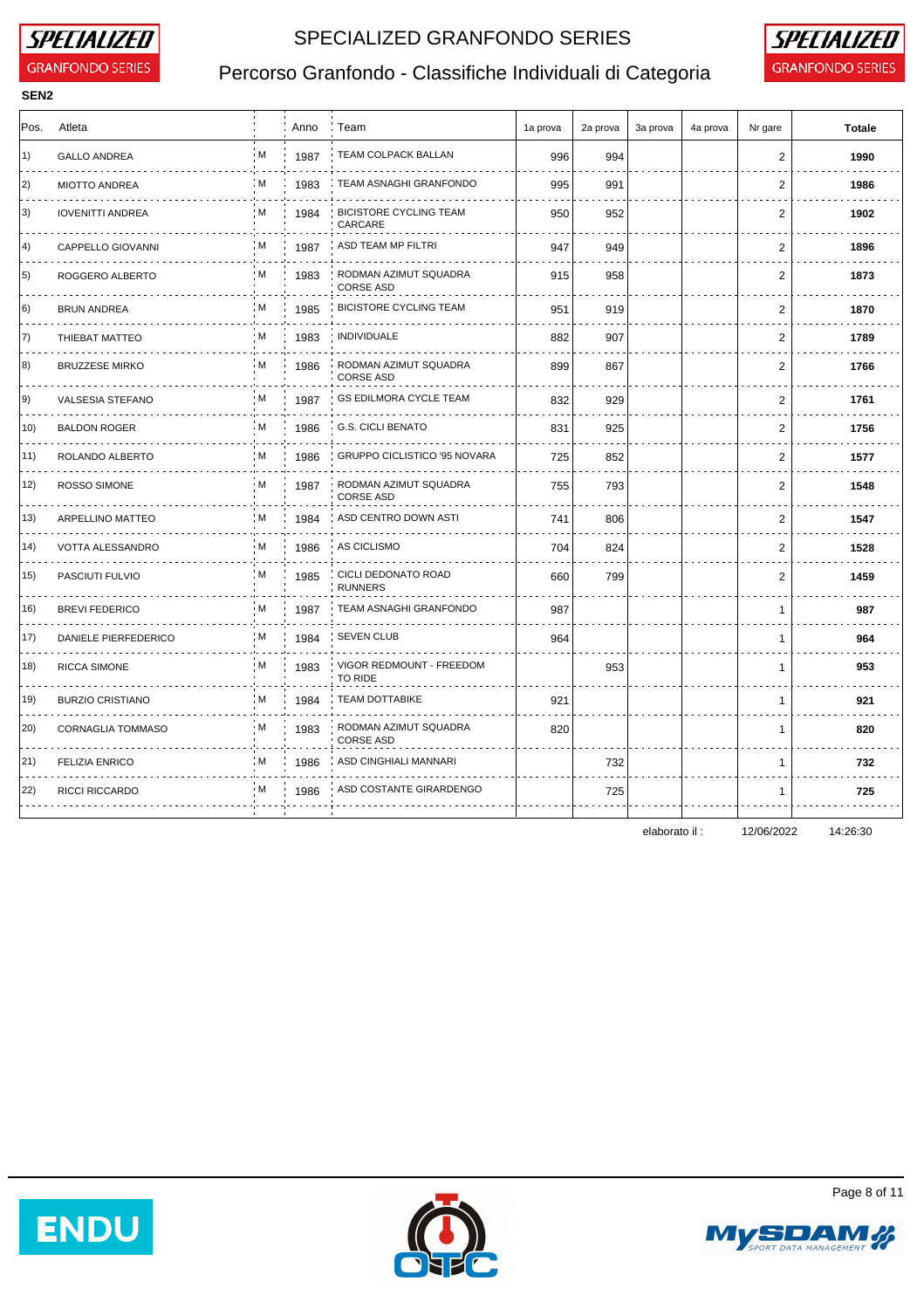

## SPECIALIZED GRANFONDO SERIES **SPECIALIZED**



# Percorso Granfondo - Classifiche Individuali di Categoria **GRANFONDO SERIES**

| <b>SGA</b> |                       |  |           |                                                 |          |              |          |          |                |               |
|------------|-----------------------|--|-----------|-------------------------------------------------|----------|--------------|----------|----------|----------------|---------------|
|            | Pos. Atleta           |  | Anno Team |                                                 | 1a prova | 2a prova $ $ | 3a prova | 4a prova | Nr gare        | <b>Totale</b> |
| 1)         | CAVALLERA ROBERTO     |  |           | M : 1962 GS PASSATORE                           | 902      | 889          |          |          | $\overline{2}$ | 1791          |
| 2)         | BRUZZO ALDO           |  |           | $M$ $1962$ U.S. PONTEDECIMO CICLISMO            | 863      | 899          |          |          | 2              | 1762          |
| 3)         | PAVAN MAURO           |  |           | M 1960 ASD NEW TEAM                             | 858      | 893          |          |          | $\overline{2}$ | 1751          |
| 4)         | RIZZOLO ALESSANDRO    |  |           | M 1962 ASD JOLLY EUROPRESTIGE                   | 787      | 809          |          |          | 2              | 1596          |
| 5)         | LERDA ADRIANO         |  |           | M   1959   GS PASSATORE                         | 760      | 782          |          |          | 2              | 1542          |
| 6)         | PLESCIA ANTONIO       |  |           | M 1958 ASD ESERCITO SME CICLISMO                | 702      | 740          |          |          | 2              | 1442          |
| 7)         | MARANA DIEGO          |  |           | M 1962 G.S. CICLI BENATO                        |          | 914          |          |          |                | 914           |
| 8)         | POZZOLI CLAUDIO       |  |           | M : 1960 : RODMAN AZIMUT SQUADRA<br>: CORSE ASD | 818      |              |          |          |                | 818           |
| 9)         | <b>MURA FRANCESCO</b> |  |           | M 1959 RODMAN AZIMUT SQUADRA<br>CORSE ASD       | 699      |              |          |          |                | 699           |
|            |                       |  |           |                                                 |          |              |          |          |                |               |

elaborato il : 12/06/2022 14:26:30







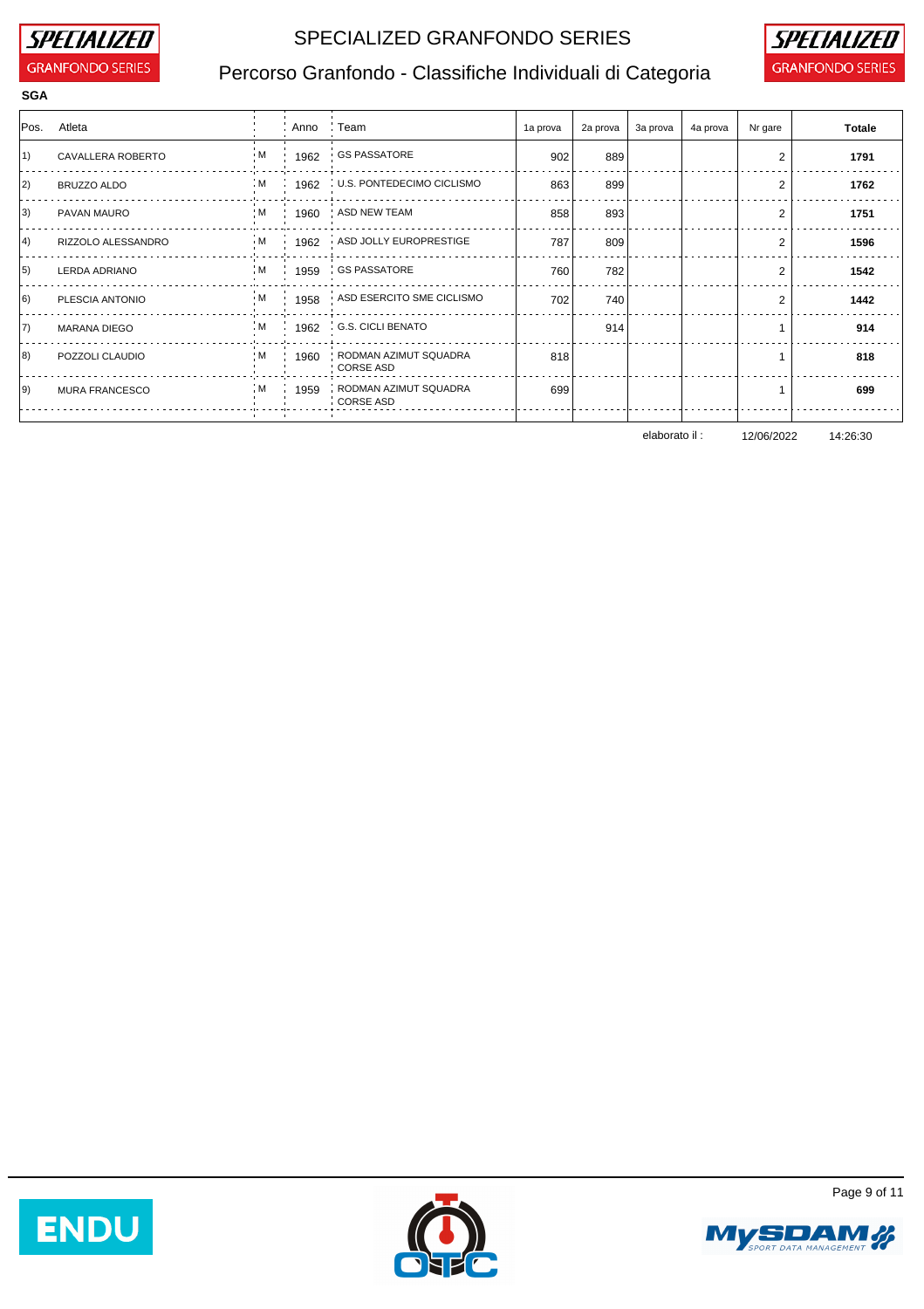

### SPECIALIZED GRANFONDO SERIES **SPECIALIZED**



# Percorso Granfondo - Classifiche Individuali di Categoria **GRANFONDO SERIES**

| <b>VET1</b> |                            |     |      |                                           |          |          |          |          |                |               |
|-------------|----------------------------|-----|------|-------------------------------------------|----------|----------|----------|----------|----------------|---------------|
| Pos.        | Atleta                     |     | Anno | : Team                                    | 1a prova | 2a prova | 3a prova | 4a prova | Nr gare        | <b>Totale</b> |
| 1)          | MARCHISIO FRANCESCO MARIA  | M   | 1978 | <b>TEAM DOTTABIKE</b>                     | 956      | 960      |          |          | $\overline{2}$ | 1916          |
| $ 2\rangle$ | <b>SCRIMA FABIO</b>        | : M | 1979 | ASDILETTANTISTICA SPES PER<br>LO SPORT    | 946      | 961      |          |          | 2              | 1907          |
| 3)          | CHIAVASSA ROBERTO<br>.     | M   | 1979 | ROERO SPEED BIKE                          | 924      | 942      |          |          | 2              | 1866          |
| 4)          | CAVALLERA STEFANO          | M   | 1980 | TEAM MENTECORPO BY BIEMME                 | 910      | 948      |          |          | 2              | 1858          |
| 5)          | <b>MARTINO GIANLUCA</b>    | M   | 1981 | RODMAN AZIMUT SQUADRA<br><b>CORSE ASD</b> | 873      | 940      |          |          | $\overline{2}$ | 1813          |
| 6)          | PIBIRI ANDREA              | : M | 1982 | ALPINA-BIKECAFE                           | 898      | 915      |          |          | 2              | 1813          |
| 7)          | CASTELLINO ALEX            | м   | 1978 | GO SOLO ASD                               | 897      | 908      |          |          | 2              | 1805          |
| 8)          | <b>GRUA FABIO</b>          | M   | 1981 | RODMAN AZIMUT SQUADRA<br><b>CORSE ASD</b> | 776      | 903      |          |          | $\overline{2}$ | 1679          |
| 9)          | SANTAMARIA SALVATORE LUCA  | M   | 1982 | RODMAN AZIMUT SQUADRA<br><b>CORSE ASD</b> | 777      | 828      |          |          | 2              | 1605          |
| 10)         | KIAKA MARIO                | M   | 1979 | GO SOLO ASD                               | 745      | 837      |          |          | $\overline{2}$ | 1582          |
| 11)         | <b>MAULINI CLAUDIO</b>     | ۰M  | 1982 | GRUPPO CICLISTICO '95 NOVARA              | 622      | 804      |          |          | 2              | 1426          |
| 12)         | CAVALLERO IVAN             | i M | 1980 | <b>GS PASSATORE</b>                       | 655      | 742      |          |          | $\overline{2}$ | 1397          |
| 13)         | <b>GENTILE ROMOLO</b><br>. | M   | 1982 | RODMAN AZIMUT SQUADRA<br><b>CORSE ASD</b> |          | 982      |          |          | $\mathbf{1}$   | 982           |
| 14)         | CHIAPPERO FRANCESCO        | i M | 1982 | ASD REACTION TEAM                         | 972      |          |          |          | $\mathbf{1}$   | 972           |
| 15)         | DRACONE GIOVANNI           | м   | 1982 | VIGOR REDMOUNT - FREEDOM<br>TO RIDE       | 968      |          |          |          | $\mathbf{1}$   | 968           |
| 16)         | <b>ZOPPI ALBERTO</b>       | M   | 1981 | RISTOROCYCLES TEAM                        |          | 886      |          |          | $\mathbf{1}$   | 886           |
| 17)         | MEZZERA PAOLO              | M   | 1980 | RODMAN AZIMUT SQUADRA<br><b>CORSE ASD</b> |          | 854      |          |          | $\mathbf{1}$   | 854           |
| 18)         | <b>BASANO MARCO</b>        | M   | 1980 | RODMAN AZIMUT SQUADRA<br><b>CORSE ASD</b> | 799      |          |          |          | $\mathbf{1}$   | 799           |
| 19)         | LIMUTI RENATO ATTILIO      | M   | 1979 | <b>TEAM 100.1</b>                         |          | 768      |          |          | $\mathbf{1}$   | 768           |
| 20)         | <b>GASTALDI FEDERICO</b>   | : M | 1982 | RACING TEAM LA BICI                       |          | 764      |          |          | $\mathbf 1$    | 764           |
|             |                            |     |      |                                           |          |          |          |          |                |               |

elaborato il : 12/06/2022 14:26:30







Page 10 of 11